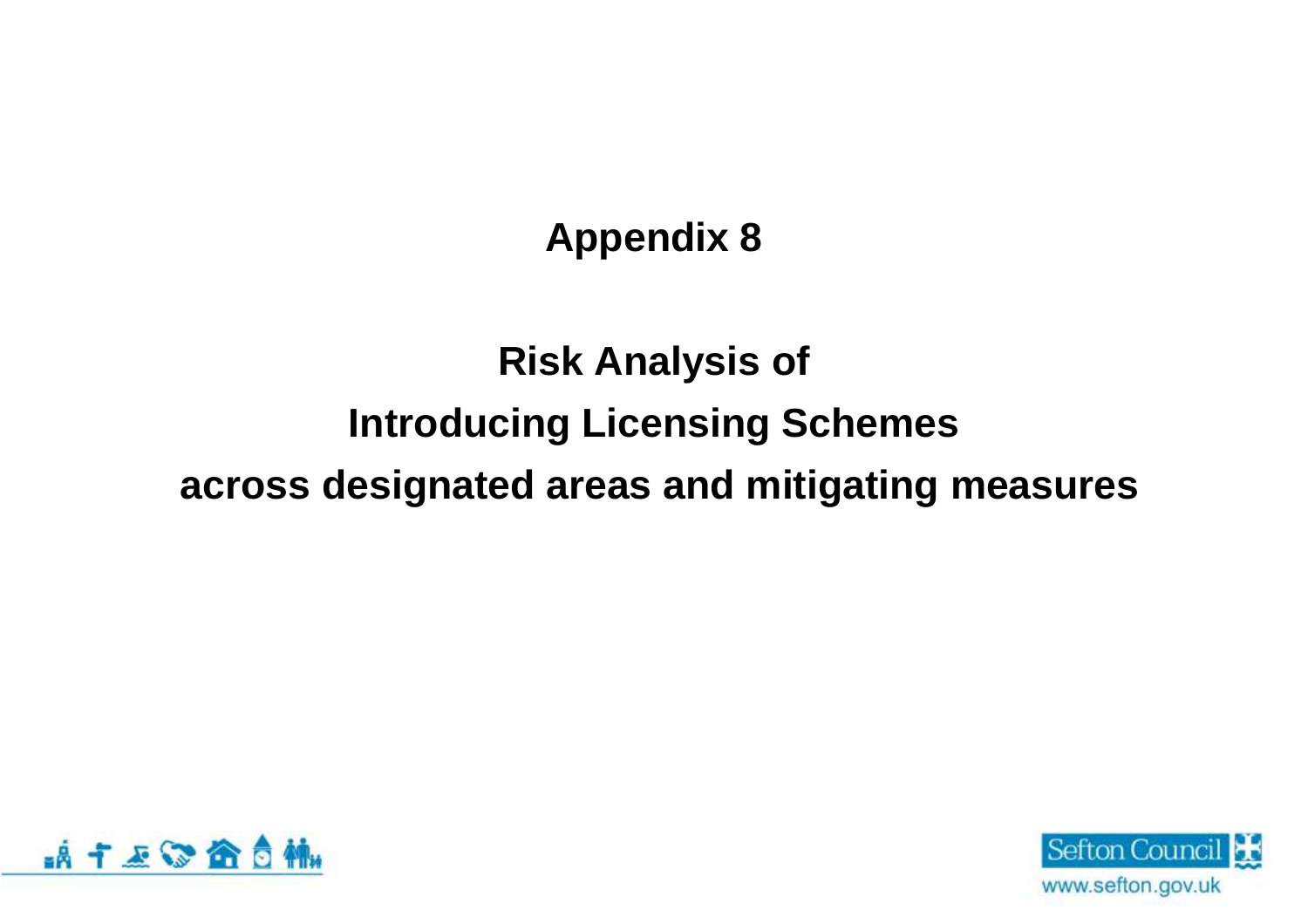| <b>Potential Risk</b>                                                            | <b>Implication</b>                                                                                                                                                                                                         | <b>Risk</b> | <b>Mitigating Measure</b>                                                                                                                                                                                                                                                                                                                                                                                                                                                                                                                                                                 |
|----------------------------------------------------------------------------------|----------------------------------------------------------------------------------------------------------------------------------------------------------------------------------------------------------------------------|-------------|-------------------------------------------------------------------------------------------------------------------------------------------------------------------------------------------------------------------------------------------------------------------------------------------------------------------------------------------------------------------------------------------------------------------------------------------------------------------------------------------------------------------------------------------------------------------------------------------|
| The proposed designations are<br>challenged and subjected to<br>judicial review. | <b>Additional cost</b><br>Possible need to re-consult<br>Delayed implementation or<br>withdrawal of scheme/s                                                                                                               | <b>High</b> | Ensure statutory requirements for designating a<br>$\bullet$<br>selective and additional (HMO) scheme are met.<br>Robust business plan<br>Robust consultation undertaken by external<br>consultant, for an impartial and transparent process<br>promoting fully the benefits of the schemes.<br>Elected members and officers do not undertake<br>implementation prior to consultation feedback and<br>due Council process.<br>Legal to confirm process of consultation has been<br>followed.<br>Allowances made to amend licence conditions and<br>fees, following consultation feedback. |
| The fees proposed will be<br>challenged or insufficient to cover<br>costs.       | Judicial review if the fee does<br>not reflect the cost of licensing<br>process only.<br>A lower fee will prevent the<br>scheme being self-financing.<br>The process proves to be more<br>resource intensive than planned. | Low         | Fee calculated in line with The Provisions of<br>Services Directive 2009 (as amended), full details<br>of calculations including only permitted costs. Fee<br>to be reasonable and justifiable.<br>Case law considerations to be kept under review to<br>ensure that the fee is appropriate and legal.<br>Discounts for landlords offered to encourage<br>compliance.<br>Fee to be reviewed during designation.                                                                                                                                                                           |

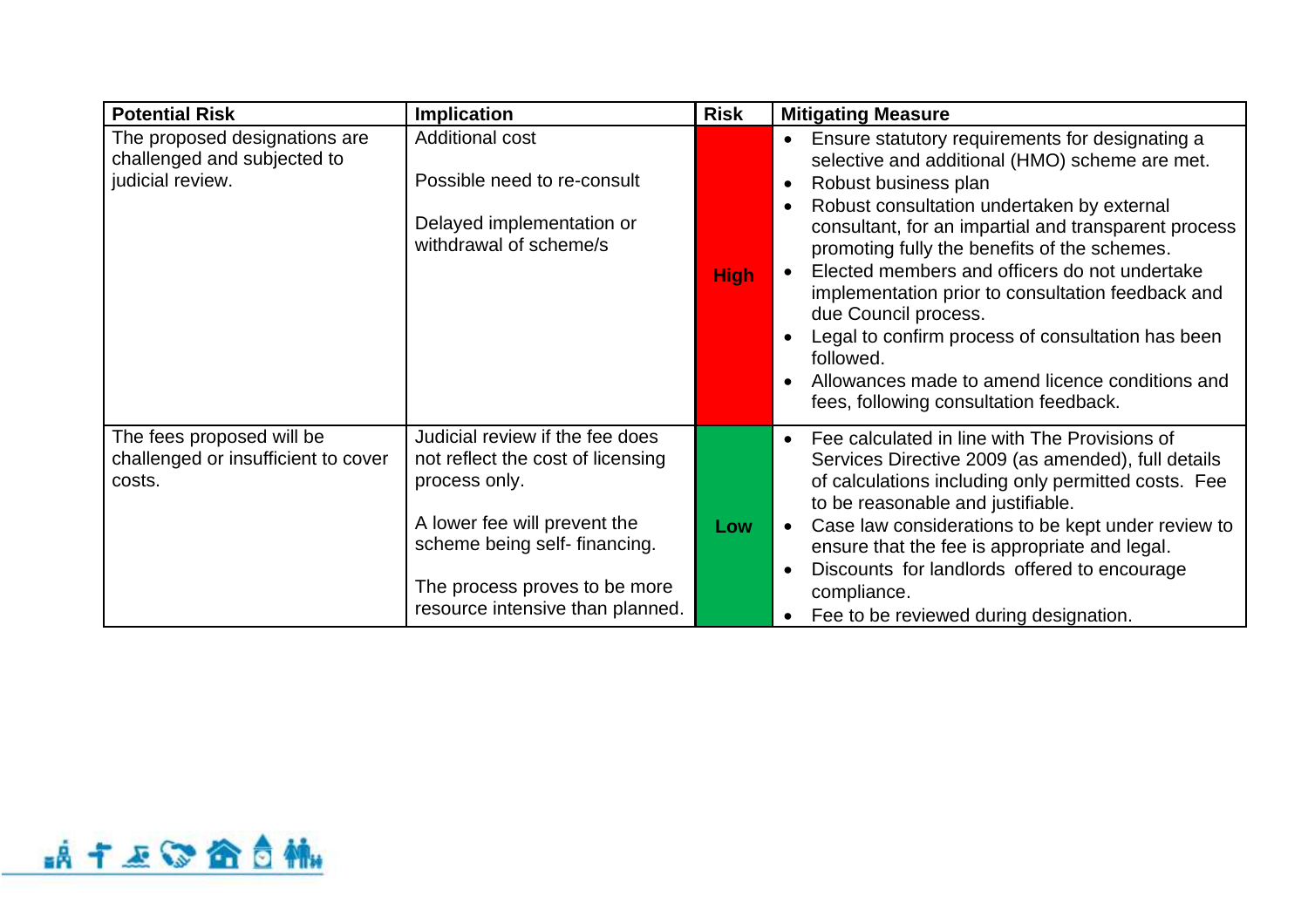| <b>Potential Risk</b>                                                                                                                                      | <b>Implication</b>                                                                                                                                                                                                                                    | <b>Risk</b> | <b>Mitigating Measure</b>                                                                                                                                                                                                                                                                                       |
|------------------------------------------------------------------------------------------------------------------------------------------------------------|-------------------------------------------------------------------------------------------------------------------------------------------------------------------------------------------------------------------------------------------------------|-------------|-----------------------------------------------------------------------------------------------------------------------------------------------------------------------------------------------------------------------------------------------------------------------------------------------------------------|
| <b>Increased Council resource costs</b><br>to ensure the schemes are<br>successful.                                                                        | Additional<br>such<br>costs<br>as<br>enforcement under Housing Act<br>2004, Part 1 will need to be met<br>from the<br>Council's<br>general<br>funds.                                                                                                  |             | The scheme can only recover costs from its fees<br>for specific elements and not enforcement,<br>(Housing Act 2004, Part 1).<br>Ensure all other council departments<br>are<br>adequately funded to support the schemes                                                                                         |
|                                                                                                                                                            | Possible<br><b>FOI</b><br>increased<br>requests.                                                                                                                                                                                                      | <b>Med</b>  | Ensure accuracy of recording data.<br>Robust<br>business plan.<br>Experience of Selective & Additional (HMO)<br>Licensing schemes has enabled a more accurate                                                                                                                                                   |
|                                                                                                                                                            |                                                                                                                                                                                                                                                       |             | forecast of assumed income.                                                                                                                                                                                                                                                                                     |
| Proposed licence conditions to be<br>clear and only imposed on the<br>licence holder (unless another<br>person agrees to be bound by<br>those conditions). | Conditions are unenforceable.                                                                                                                                                                                                                         | Low         | Legal advice sought.<br>Consultation feedback is likely to raise any specific<br>issues.                                                                                                                                                                                                                        |
| Unprofessional landlords sell<br>properties leading to an increase<br>in empty homes.                                                                      | Houses become managed by<br>more professional landlords or<br>become owner occupied. Less<br>private rented accommodation<br>available.<br>Homes will become empty as a<br>result of landlords trying to sell<br>property and flooding the<br>market. | Low         | Promotion of benefits of licensing with landlords<br>$\bullet$<br>Support and training offered to landlords.<br>Encourage landlords to engage with accreditation<br>scheme.<br>Information sharing between other partners.<br>$\bullet$<br>Housing Options made aware to give appropriate<br>advice to tenants. |
|                                                                                                                                                            | A few landlords may attempt to<br>illegally evict a tenant.                                                                                                                                                                                           |             |                                                                                                                                                                                                                                                                                                                 |

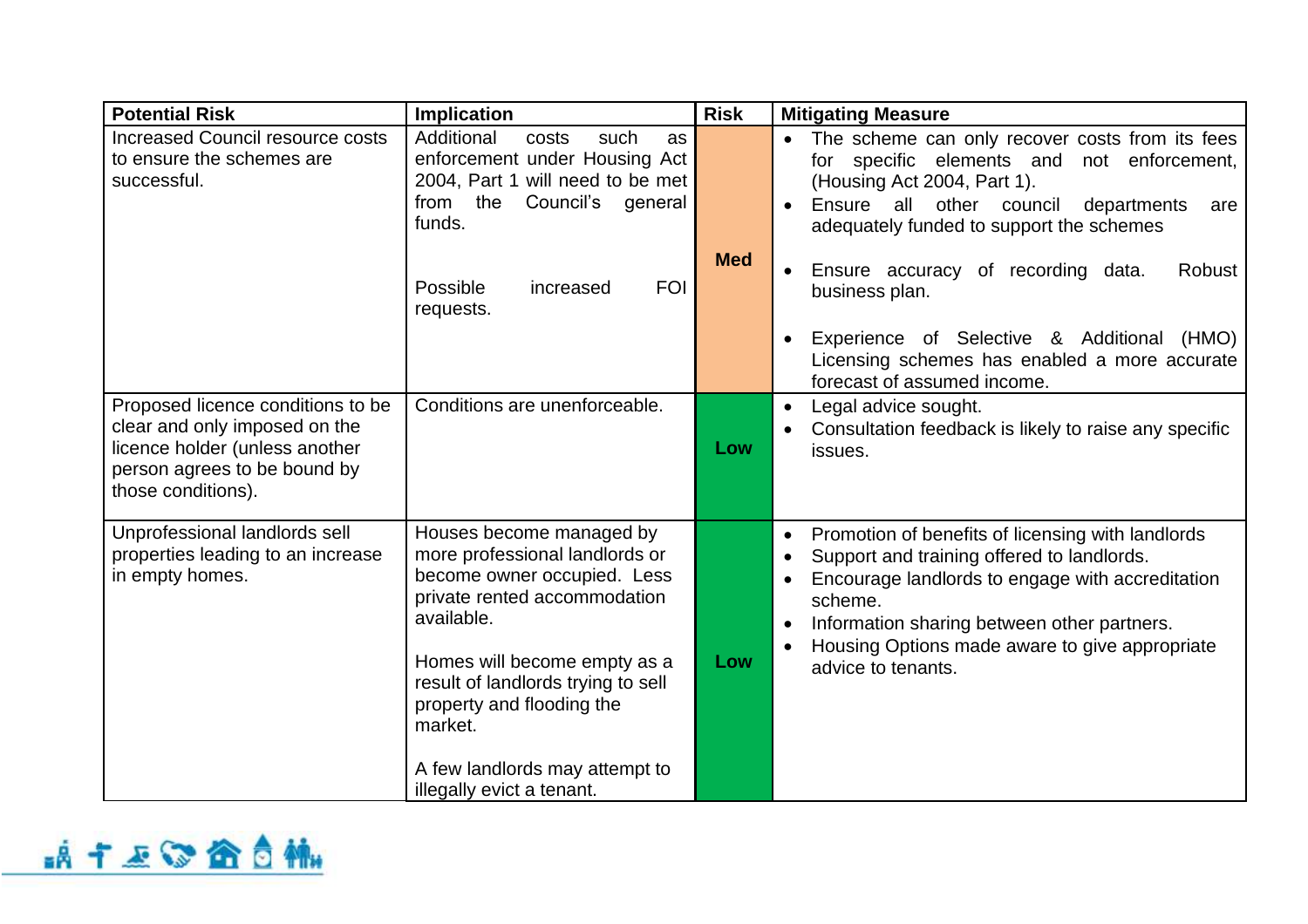| <b>Potential Risk</b>                                                                                                                       | <b>Implication</b>                                           | <b>Risk</b> | <b>Mitigating Measure</b>                                                                                                                                                                                                    |
|---------------------------------------------------------------------------------------------------------------------------------------------|--------------------------------------------------------------|-------------|------------------------------------------------------------------------------------------------------------------------------------------------------------------------------------------------------------------------------|
| Possible displacement of landlords<br>to other areas within the local<br>authority's jurisdiction, or to<br>neighbouring local authorities. | Landlords acquire property and<br>operate in adjacent areas. | Low         | Sefton may need to consider licensing across other<br>areas of the borough where any large scale<br>displacement occurs.<br>Bootle borders with Liverpool CC, who already have a<br>$\bullet$<br>city wide licensing scheme. |
| Landlords do not licence their                                                                                                              | Insufficient income is achieved to                           |             | Sefton holds a comprehensive database of properties<br>$\bullet$                                                                                                                                                             |
| properties                                                                                                                                  | self-fund the schemes.                                       |             | and owners.                                                                                                                                                                                                                  |
|                                                                                                                                             |                                                              |             | Full consultation should help to identify any new                                                                                                                                                                            |
|                                                                                                                                             | Landlords operate illegally.                                 |             | landlords.                                                                                                                                                                                                                   |
|                                                                                                                                             | Issues not solved.                                           |             | High profile promotion of requirements to hold a                                                                                                                                                                             |
|                                                                                                                                             |                                                              |             | licence.                                                                                                                                                                                                                     |
|                                                                                                                                             |                                                              |             | Continued engagement with agencies & stakeholders<br>who operate across licensing neighbourhoods, to                                                                                                                         |
|                                                                                                                                             |                                                              |             | develop a network of local knowledge                                                                                                                                                                                         |
|                                                                                                                                             |                                                              | <b>Med</b>  | Promote awareness with community and PRS                                                                                                                                                                                     |
|                                                                                                                                             |                                                              |             | Tenants, to encourage 'whistle-blowing' if they know                                                                                                                                                                         |
|                                                                                                                                             |                                                              |             | of landlords without licenses.                                                                                                                                                                                               |
|                                                                                                                                             |                                                              |             | Use enforcement and prosecution tools and publicise.                                                                                                                                                                         |
|                                                                                                                                             |                                                              |             | Robust financial modeling, with a sufficient margin to<br>mitigate against shortfall.                                                                                                                                        |
|                                                                                                                                             |                                                              |             | Discounts for accreditation, to encourage application.                                                                                                                                                                       |
|                                                                                                                                             |                                                              |             | Support for landlords holding a licence e.g. ASB and                                                                                                                                                                         |
|                                                                                                                                             |                                                              |             | tenancy support and subsidised training offers.                                                                                                                                                                              |
| A higher volume of applications is                                                                                                          | Delays in processing would lead                              |             | Application process to be as streamlined and efficient                                                                                                                                                                       |
| received than planned for.                                                                                                                  | to loss of credibility.                                      |             | as possible. Staffing to be monitored and matched to                                                                                                                                                                         |
|                                                                                                                                             | Additional fee income achieved.                              |             | meet demand.                                                                                                                                                                                                                 |
|                                                                                                                                             |                                                              | Low         | Staff will be trained and ready to receive and process                                                                                                                                                                       |
|                                                                                                                                             |                                                              |             | applications at scheme commencement.                                                                                                                                                                                         |
|                                                                                                                                             |                                                              |             | Income sufficient to fund additional staffing.                                                                                                                                                                               |

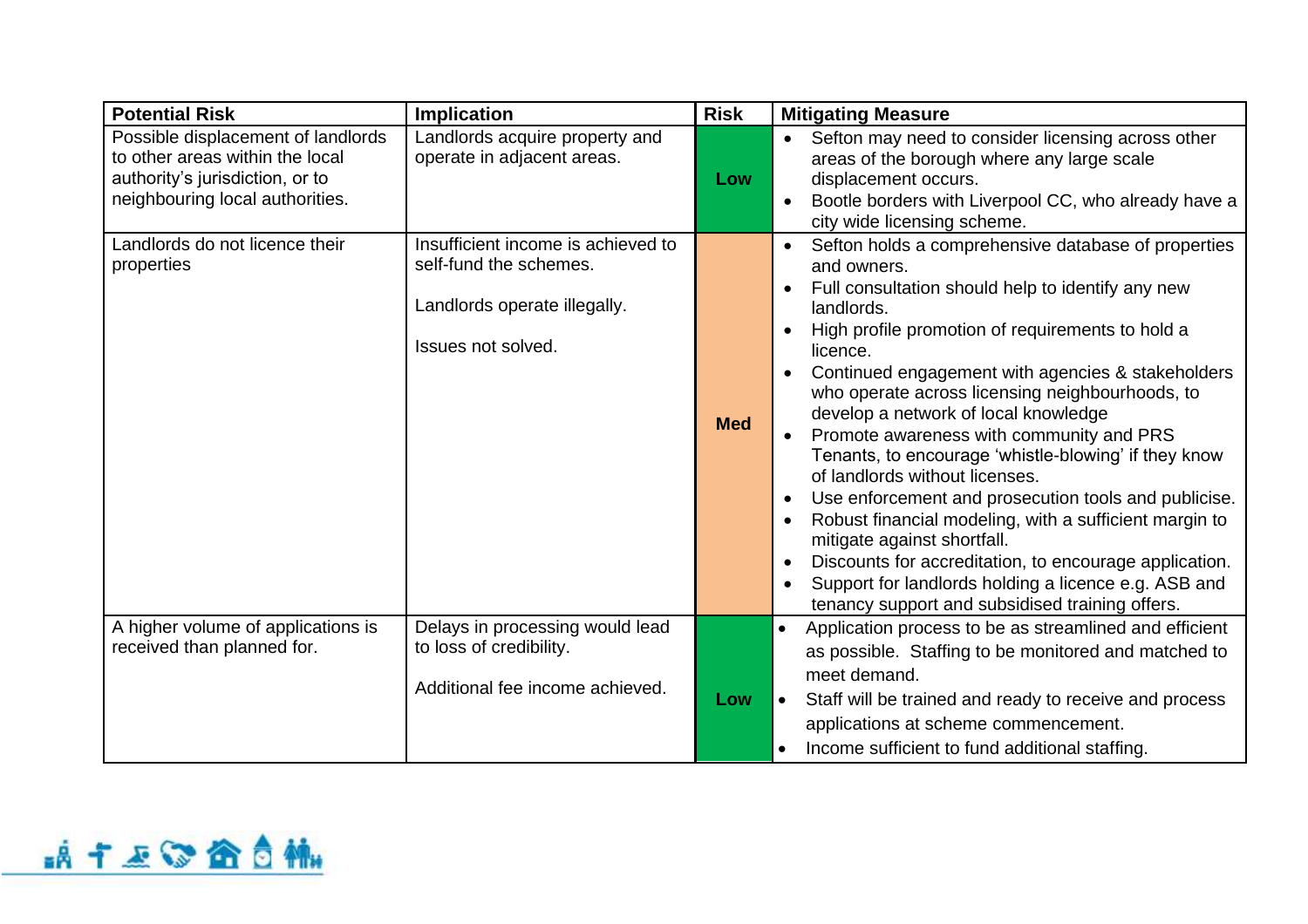| <b>Potential Risk</b>                                                                                 | <b>Implication</b>                                                                                          | <b>Risk</b> | <b>Mitigating Measure</b>                                                                                                                                                                                                                                                                                                                                                                                                                                          |
|-------------------------------------------------------------------------------------------------------|-------------------------------------------------------------------------------------------------------------|-------------|--------------------------------------------------------------------------------------------------------------------------------------------------------------------------------------------------------------------------------------------------------------------------------------------------------------------------------------------------------------------------------------------------------------------------------------------------------------------|
| Some financial institutions may<br>not lend to landlords across areas<br>where licensing is in place. | Landlords may not be able to<br>access mortgages from some<br>companies.                                    | Low         | Most landlords will have a mortgage. A mortgage<br>company cannot prevent a property being licensed<br>on the grounds that it doesn't wish it to have one.                                                                                                                                                                                                                                                                                                         |
| Licence fees passed onto tenants<br>through increased rents.                                          | Landlords may pass on cost of<br>the licence to their tenant in<br>order to cover the additional<br>costs.  | Low         | Ensure fees are a reasonable and that licensing<br>process is as streamlined and efficient as possible.<br>Housing Options made aware to give appropriate<br>advice to tenants.                                                                                                                                                                                                                                                                                    |
| Anti-social behaviour (ASB)<br>increases despite licensing                                            | Focusing only on privately<br>rented properties may not<br>improve behaviour in area.                       | <b>Med</b>  | ASB Team adequately resourced<br>Resources and support made available to landlords<br>to tackle ASB effectively and in a timely manner.<br>Enforcement action taken against landlords where<br>licence conditions are breeched, by agreement with<br>all relevant partners, e.g environmental protection,<br>cleansing, ASB, Legal, RSL providers<br>Monitoring procedures in place.<br>Regular feedback on ASB involving designated<br>areas across all partners. |
| Property Conditions do not<br>improve<br><b>COVID</b>                                                 | Residents living in poor<br>conditions, wider health<br>implications.                                       | Low         | Ensure properties are inspected and issues acted<br>upon.<br>Training and support for landlords.<br>Publicise prosecutions.<br>Pursue management and rent repayment orders                                                                                                                                                                                                                                                                                         |
| Licensing has not achieved its<br>objectives at the end of the 5 year<br>designation.                 | Extension of designation for a<br>further 5 years.<br>Landlord and tenant support<br>needs to be developed. | <b>Med</b>  | Ensure scheme has achievable and measurable<br>outcomes.<br>Robust and regular annual monitoring on agreed<br>outcomes.<br>Scheme is consistently enforced.<br>$\bullet$<br>Clear exit strategy.<br>Staff and partners fully committed to the scheme.<br>If the scheme focuses on administration and                                                                                                                                                               |